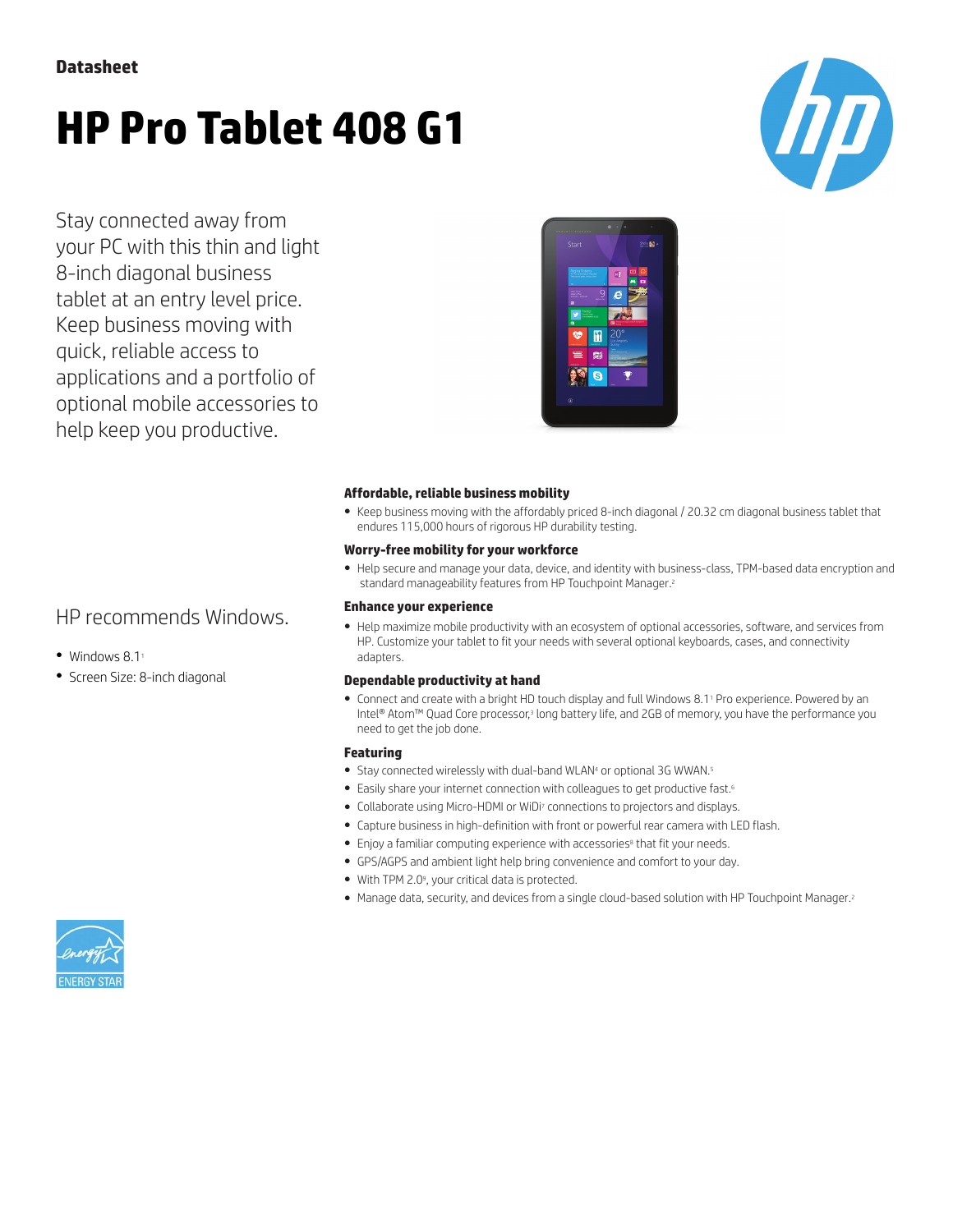# **HP Pro Tablet 408 G1 Specifications Table**





| <b>Product Design</b>             | Graphite                                                                                                                                                                                                                                                                                                                                                                               |  |
|-----------------------------------|----------------------------------------------------------------------------------------------------------------------------------------------------------------------------------------------------------------------------------------------------------------------------------------------------------------------------------------------------------------------------------------|--|
| <b>Available Operating System</b> | Windows 8.1 Pro 32 <sup>1</sup><br>Windows 8.1 with Bing 32 <sup>1</sup>                                                                                                                                                                                                                                                                                                               |  |
| <b>Processor Family</b>           | Intel <sup>®</sup> Atom® processor                                                                                                                                                                                                                                                                                                                                                     |  |
| <b>Available Processors</b>       | Intel® Atom® Z3736F with Intel HD Graphics (1.33 GHz, up to 2.16 GHz using Intel Burst Technology, 2 MB cache, 4 cores)                                                                                                                                                                                                                                                                |  |
| <b>Chipset</b>                    | Chipset is integrated with processor                                                                                                                                                                                                                                                                                                                                                   |  |
| <b>Memory</b>                     | 2 GB DDR3L SDRAM                                                                                                                                                                                                                                                                                                                                                                       |  |
| <b>Internal Storage</b>           | 32 GB eMMC; 64 GB eMMC 3                                                                                                                                                                                                                                                                                                                                                               |  |
| <b>Display</b>                    | 8" diagonal HD MIPI IPS 10-point touch panel (1280 x 800) <sup>5</sup>                                                                                                                                                                                                                                                                                                                 |  |
| <b>Available Graphics</b>         | Intel <sup>®</sup> HD Graphics                                                                                                                                                                                                                                                                                                                                                         |  |
| Audio                             | Dual stereo speakers; 1 microphone                                                                                                                                                                                                                                                                                                                                                     |  |
| <b>Wireless Technologies</b>      | 802.11a/b/g/n (2x2) WiFi; Bluetooth® 4.0 + LE 4                                                                                                                                                                                                                                                                                                                                        |  |
| <b>Expansion Slots</b>            | 1 microSDXC<br>(Expandable up to 128 GB)                                                                                                                                                                                                                                                                                                                                               |  |
| <b>Ports and Connectors</b>       | 1 micro HDMI; 1 micro-B USB 2.0; 1 3.5 mm headphone/microphone combo                                                                                                                                                                                                                                                                                                                   |  |
| Camera                            | 2 MP HD front-facing with LED indicator; 8 MP HD rear-facing auto-focus with flash 5                                                                                                                                                                                                                                                                                                   |  |
| <b>Available Software</b>         | Office 365 Personal (select models); HP ePrint; HP PageLift; HP Connected Photo; HP Wireless Hotspot; HP Touchpoint Manager support; Skype;<br>Adobe Shockwave Player 6,7,8,9,10                                                                                                                                                                                                       |  |
| <b>Security Management</b>        | Firmware TPM; HP Client Security: HP Device Access Manager with Just In Time Authentication, HP Password Manager, HP File Sanitizer, HP<br>Security Manager, HP SpareKey, HP Automatic DriveLock, HP BIOS Protection, HP DriveLock, Hybrid Boot, Master Record Security, Measured Boot,<br>Power On Authentication, Secure Boot, HP Secure Erase, Microsoft Defender 11,12,13,14,15,16 |  |
| <b>Dimensions</b>                 | $5.51 \times 8.46 \times 0.35$ in<br>140 x 215 x 9 mm                                                                                                                                                                                                                                                                                                                                  |  |
| Weight                            | Starting at 0.82 lb<br>Starting at 375 g                                                                                                                                                                                                                                                                                                                                               |  |
| <b>Power</b>                      | 10 W AC adapter with a micro USB connector                                                                                                                                                                                                                                                                                                                                             |  |
|                                   | 4800 mAh Li-ion polymer                                                                                                                                                                                                                                                                                                                                                                |  |

| Sensors                             | Accelerometer; eCompass; Ambient light sensor; Hall effect; GPS/AGPS, GLONASS; SAR |  |
|-------------------------------------|------------------------------------------------------------------------------------|--|
| Environmental                       | Low halogen $17$                                                                   |  |
| <b>Energy Efficiency Compliance</b> | ENERGY STAR® certified; EPEAT® Silver registered                                   |  |
| <b>Expansion Solutions</b>          | HP 8" Value Bluetooth Keyboard Case                                                |  |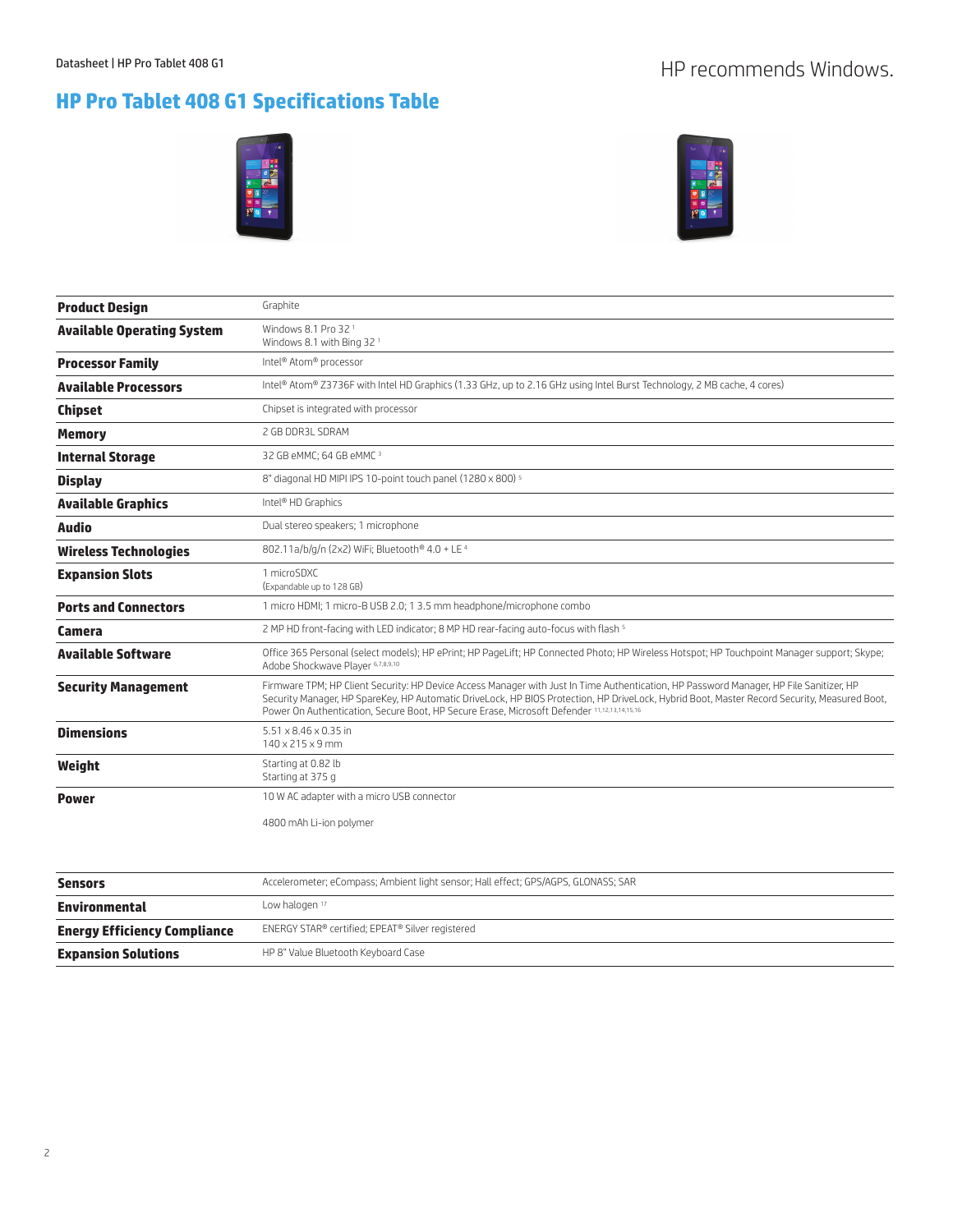## **HP Pro Tablet 408 G1**

### Accessories and services (not included)

| <b>HP Pro Tablet 408 Bluetooth</b><br><b>Keyboard Case</b> | Get maximum productivity on the go, create a complete notebook experience, and help protect your HP Pro<br>Tablet 408 G1 with the stylish and durable HP Pro Tablet 408 Bluetooth Keyboard Case—a case and<br>battery-powered keyboard in one that folds out so you can get to work fast.<br><b>Product number: K8P76AA</b> |
|------------------------------------------------------------|-----------------------------------------------------------------------------------------------------------------------------------------------------------------------------------------------------------------------------------------------------------------------------------------------------------------------------|
| <b>HP Micro HDMI to HDMI/VGA</b><br><b>Adapter</b>         | Quickly and easily send your tablet's high-definition audio and video content to an external display, TV,<br>notebook or projector with the HP Micro HDMI to HDMI + VGA Adapter.<br><b>Product number: K8E31AA</b>                                                                                                          |
| <b>HP Wireless Display Adapter</b>                         | Share your content with the whole room by sending it wirelessly from your notebook, tablet or smart phone to<br>a display or projector with the HP Wireless Display Adapter with your choice of wireless technology.<br><b>Product number: J1V25AA</b>                                                                      |